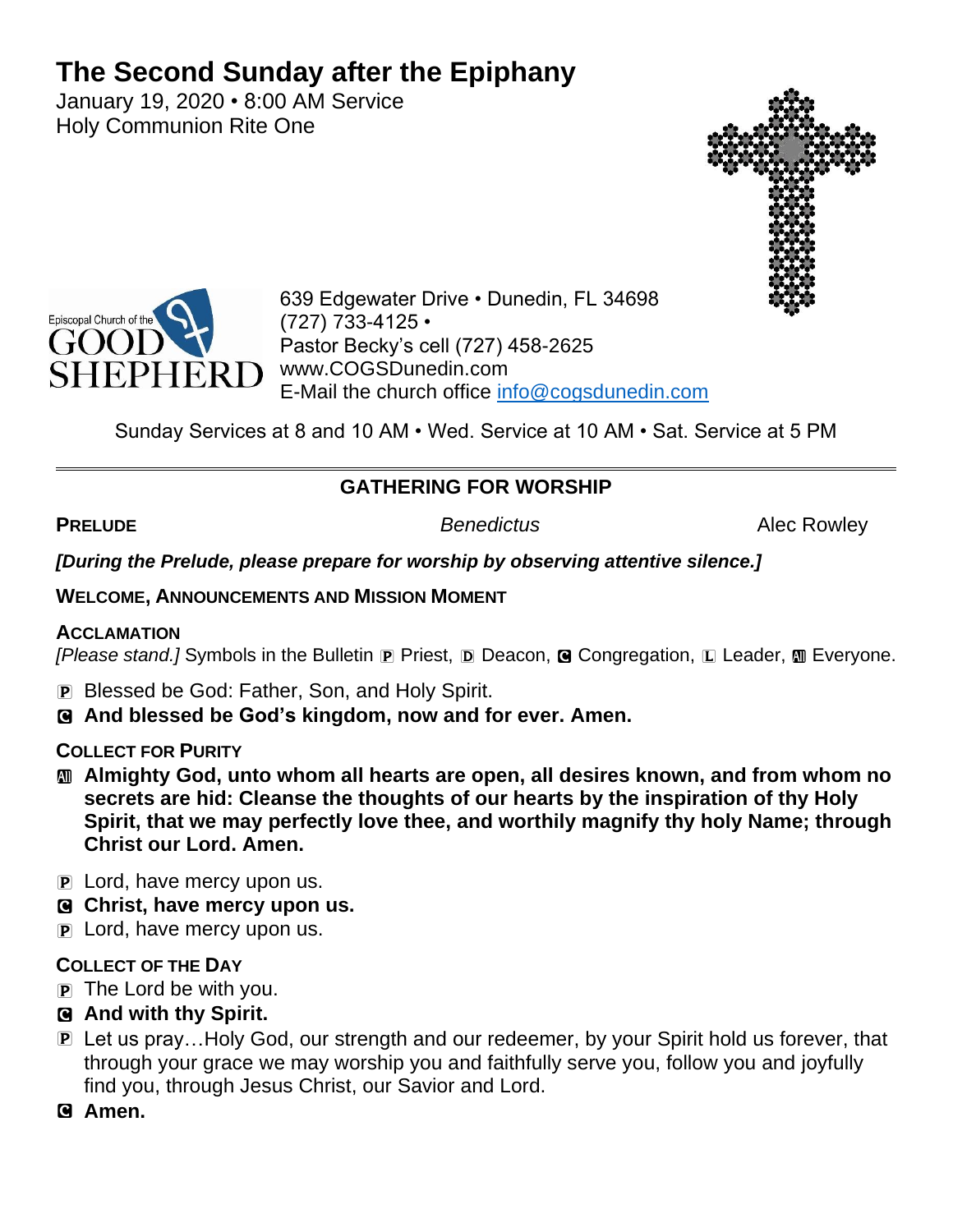## **THE WORD OF GOD**

#### **The Readings** Isaiah 49:1-7, Psalm 40:1-12, Acts 15:12-19, John 1:29-42

[*Please be seated.*]

## **The First Reading**

L *The First Reading is taken from Isaiah, chapter 49…*

Listen to me, coastlands; pay attention, peoples far away. The Lord called me before my birth, called my name when I was in my mother's womb. He made my mouth like a sharp sword, and hid me in the shadow of God's own hand. He made me a sharpened arrow, and concealed me in God's quiver, saying to me, "You are my servant, Israel, in whom I show my glory."

But I said, "I have wearied myself in vain. I have used up my strength for nothing." Nevertheless, the Lord will grant me justice; my reward is with my God. And now the Lord has decided—the one who formed me from the womb as his servant—to restore Jacob to God, so that Israel might return to him. Moreover, I'm honored in the Lord's eyes; my God has become my strength.

He said: It is not enough, since you are my servant, to raise up the tribes of Jacob and to bring back the survivors of Israel. Hence, I will also appoint you as light to the nations so that my salvation may reach to the end of the earth. The Lord, redeemer of Israel and its holy one, says to one despised, rejected by nations, to the slave of rulers: Kings will see and stand up; commanders will bow down on account of the Lord, who is faithful, the holy one of Israel, who has chosen you.

L The Word of the Lord.

## C **Thanks be to God.**

## **The Psalm**

- L *We will read responsively Psalm 40…*
- L I waited patiently upon the LORD; he stooped to me and heard my cry.
- C **He lifted me out of the desolate pit, out of the mire and clay;**

## **he set my feet upon a high cliff and made my footing sure.**

L He put a new song in my mouth, a song of praise to our God;

many shall see, and stand in awe, and put their trust in the LORD.

- C **Happy are they who trust in the LORD! they do not resort to evil spirits or turn to false gods.**
- L Great things are they that you have done, O LORD my God! how great your wonders and your plans for us! there is none who can be compared with you.
- C **Oh, that I could make them known and tell them! but they are more than I can count.**
- $\Box$  In sacrifice and offering you take no pleasure (you have given me ears to hear you);
- C **Burnt-offering and sin-offering you have not required, and so I said, "Behold, I come.**
- L In the roll of the book it is written concerning me: I love to do your will, O my God; your law is deep in my heart.'"
- C **I proclaimed righteousness in the great congregation; behold, I did not restrain my lips; and that, O LORD, you know.**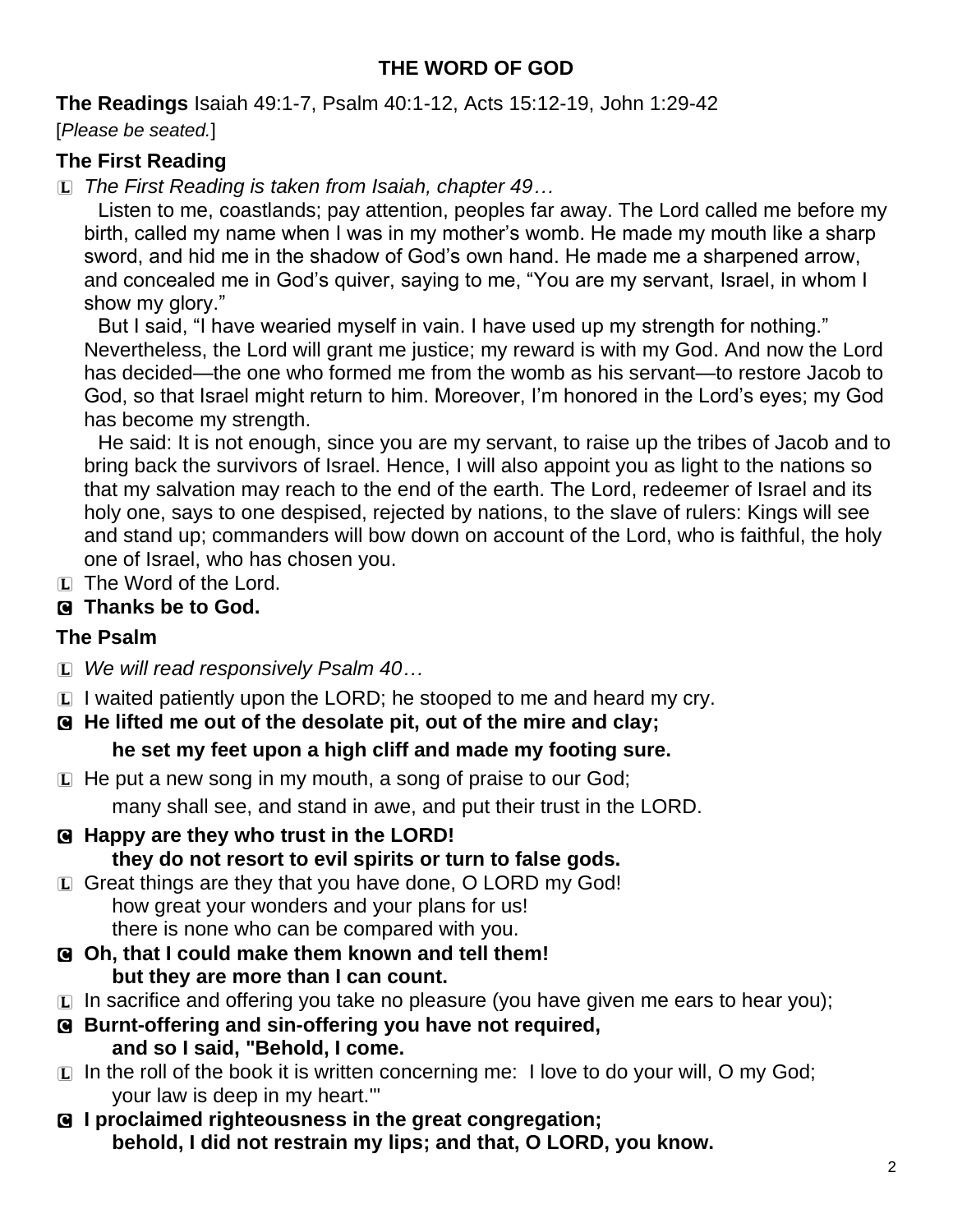L Your righteousness have I not hidden in my heart;

I have spoken of your faithfulness and your deliverance;

I have not concealed your love and faithfulness from the great congregation.

## C **You are the LORD; do not withhold your compassion from me;**

**let your love and your faithfulness keep me safe for ever**.

## **The Second Reading**

L *The Second Reading is taken from Acts chapter 15…*

The entire assembly fell quiet as they listened to Barnabas and Paul describe all the signs and wonders God did among the Gentiles through their activity. When Barnabas and Paul also fell silent, James responded, "Fellow believers, listen to me. Simon reported how, in his kindness, God came to the Gentiles in the first place, to raise up from them a people of God. The prophets' words agree with this; as it is written,

*After this I will return, and I will rebuild David's fallen tent; I will rebuild what has been torn down. I will restore it so that the rest of humanity will seek the Lord, even all the Gentiles who belong to me. The Lord says this, the one who does these things,* known from earliest times.

"Therefore, I conclude that we shouldn't create problems for Gentiles who turn to God."

 $\Box$  The Word of the Lord.

## C **Thanks be to God.**

## **The Gospel**

*[Please stand.]*

D The Holy Gospel of our Lord Jesus Christ according to John.

## G Glory be to thee, O Lord.

D The next day John saw Jesus coming toward him and said, "Look! The Lamb of God who takes away the sin of the world! This is the one about whom I said, 'He who comes after me is really greater than me because he existed before me.' Even I didn't recognize him, but I came baptizing with water so that he might be made known to Israel." John testified, "I saw the Spirit coming down from heaven like a dove, and it rested on him. Even I didn't recognize him, but the one who sent me to baptize with water said to me, 'The one on whom you see the Spirit coming down and resting is the one who baptizes with the Holy Spirit.' I have seen and testified that this one is God's Son." The next day John was standing again with two of his disciples. When he saw Jesus walking along he said, "Look! The Lamb of God!" The two disciples heard what he said, and they followed Jesus.

When Jesus turned and saw them following, he asked, "What are you looking for?"

They said, "Rabbi (which is translated Teacher), where are you staying?"

He replied, "Come and see." So they went and saw where he was staying, and they remained with him that day. It was about four o'clock in the afternoon.

One of the two disciples who heard what John said and followed Jesus was Andrew, the brother of Simon Peter. He first found his own brother Simon and said to him, "We have found the Messiah" (which is translated Christ). He led him to Jesus.

Jesus looked at him and said, "You are Simon, son of John. You will be called Cephas" (which is translated Peter).

D The Gospel of the Lord.

C **Praise be to thee, O Christ.**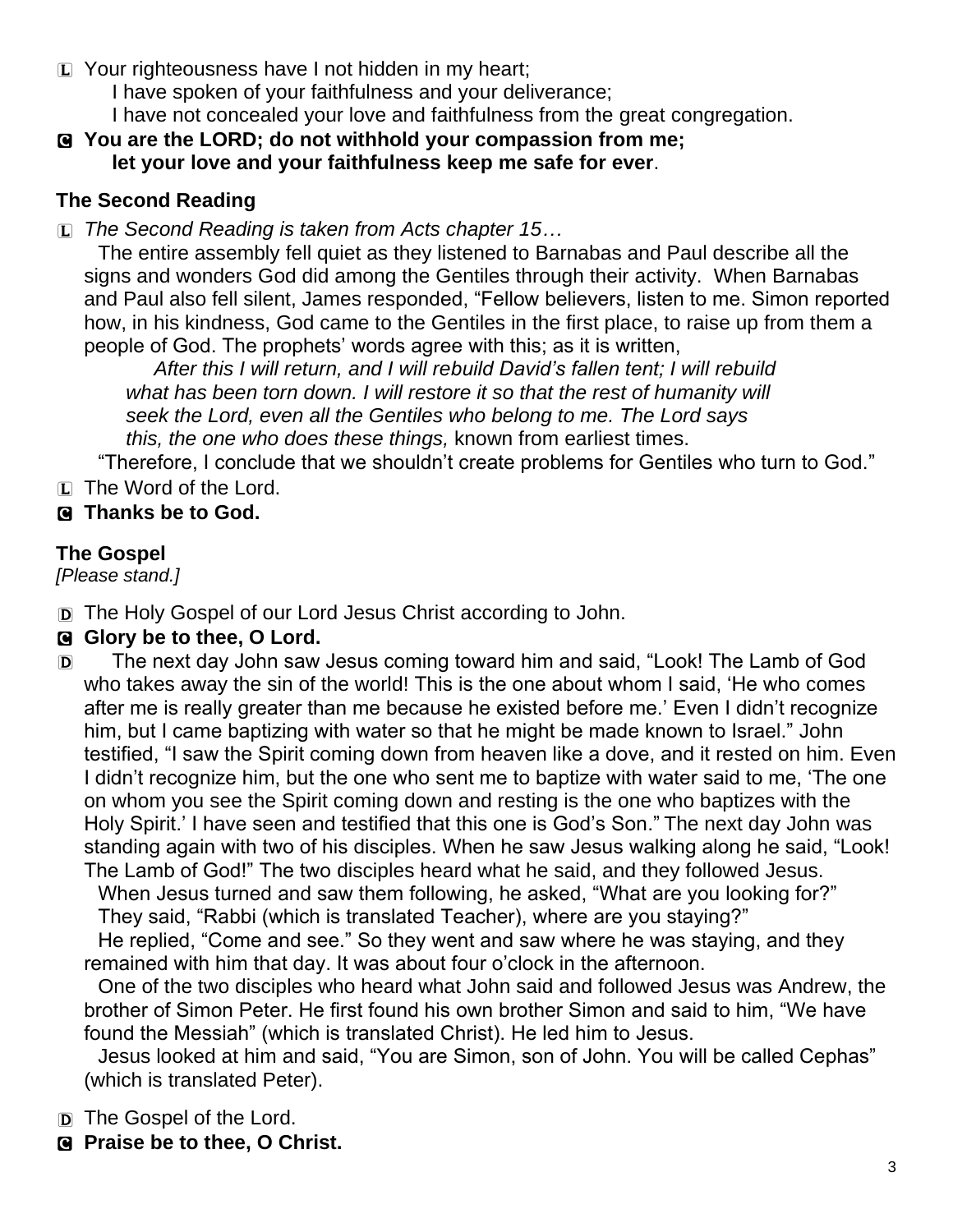# *[Please be seated.]*

#### **NICENE CREED**

*[Please stand.]*

C **We believe in one God, the Father, the Almighty, maker of heaven and earth, of all that is, seen and unseen.** 

**We believe in one Lord, Jesus Christ, the only Son of God, eternally begotten of the Father, God from God, Light from Light, true God from true God, begotten, not made, of one Being with the Father. Through him all things were made. For us and for our salvation he came down from heaven: by the power of the Holy Spirit he became incarnate from the Virgin Mary, and was made man. For our sake he was crucified under Pontius Pilate; he suffered death and was buried. On the third day he rose again in accordance with the Scriptures; he ascended into heaven and is seated at the right hand of the Father. He will come again in glory to judge the living and the dead, and his kingdom will have no end.**

**We believe in the Holy Spirit, the Lord, the giver of life, who proceeds from the Father and the Son. With the Father and the Son he is worshiped and glorified. He has spoken through the Prophets. We believe in one holy catholic and apostolic Church. We acknowledge one baptism for the forgiveness of sins. We look for the resurrection of the dead, and the life of the world to come. Amen.**

#### **PRAYERS OF THE PEOPLE**

*[Please sit, stand, or kneel, as you prefer.]*

- D Let us pray for the whole state of Christ's Church and the world.
- $\Box$  Almighty and everliving God, who in thy holy Word hast taught us to make prayers, and supplications, and to give thanks for all humanity Receive these our prayers which we offer unto thy divine Majesty, beseeching thee to inspire continually the Universal Church with the spirit of truth, unity, and concord; and grant that all those who do confess thy holy Name may agree in the truth of thy holy Word, and live in unity and godly love. God of Light and Life,

#### C **We pray to you.**

L Give grace, O heavenly Father, to all bishops, especially to Michael, our Presiding Bishop; Dabney, our Bishop; Barry and Michael, our Assisting Bishops; Becky, our Rector; Cindy, our Deacon; Ann, our Priest Associate; to our companion diocese of the Dominican Republic; to these Episcopal Churches in our Diocese; St. Mary's, Bonita Springs; St. Monica's, Naples; and REACH-Rwanda; to the Clearwater Deanery Collaboration Partners; and to all priests, deacons, and the laity in their ministry; that they may, both by their life and doctrine, set forth thy true and lively Word, and rightly and duly administer thy holy Sacraments. God of Light and Life,

#### C **We pray to you.**

- $\Box$  And to all thy people give thy heavenly grace, and especially to this congregation here present; that, with meek heart and due reverence, they may hear and receive thy holy Word, truly serving thee in holiness and righteousness all the days of their life. God of Light and Life,
- C **We pray to you.**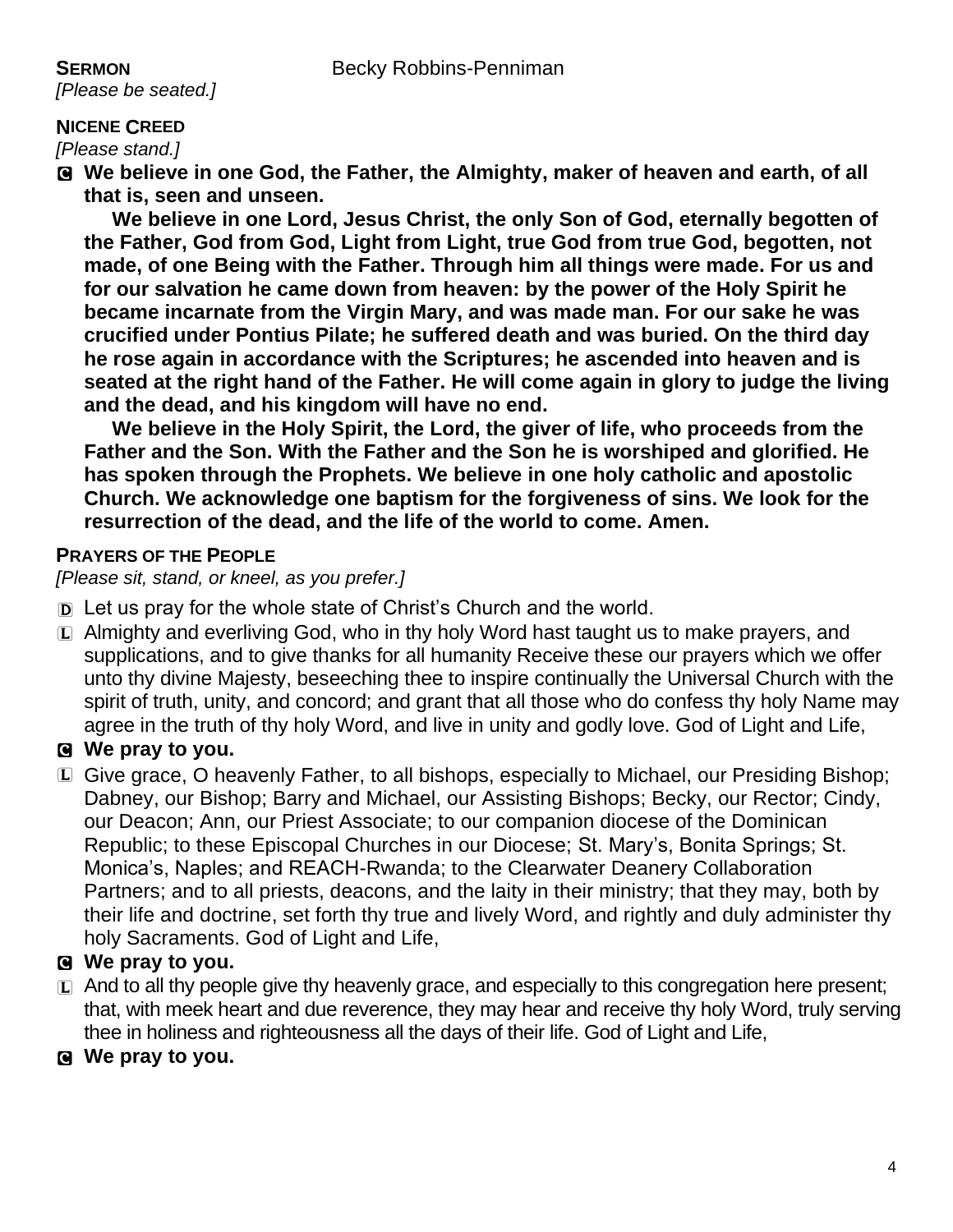$\Box$  We beseech thee also so to rule the hearts of those who bear the authority of government in this and every land, especially President Trump, that they may be led to wise decisions and right actions for the welfare and peace of the world. We pray that all God's children, especially those in the Middle East, might live in the hope of the world peace for which we are created. God of Light and Life,

## C **We pray to you.**

L And we most humbly beseech thee, of thy goodness, O Lord, to comfort and succor [*Add handwritten names from notebook*] and all those who, in this transitory life, are in trouble, sorrow, need, sickness, or any other adversity, especially those listed in the weekly news who have asked for our prayers. I now invite you to pray for others by name, aloud or in your hearts. [*Leave time…*] God of Light and Life,

## C **We pray to you.**

 $\Box$  Open, O Lord, the eyes of all people to behold thy gracious hand in all thy works, that, rejoicing in thy whole creation, they may honor thee with their substance, and be faithful stewards of thy bounty. We give thanks for the flowers given today by Judy & Heinz Kern Bertram in loving memory of Pat L. LeBlanc, and for all the blessings of this life. I invite you to name a blessing either silently or aloud. [*Leave time…* ] God of Light and Life,

## C **We pray to you.**

 $\Box$  And we also bless thy holy Name for all thy servants departed this life in thy faith and fear, [*especially… add names from notebook*]. Please add names of those on your heart, silently or aloud. [*Leave time…*] We beseech thee to grant them continual growth in thy love and service; and to grant us grace so to follow the good examples of all thy saints, that with them we may be partakers of thy heavenly kingdom. God of Light and Life,

## C **We pray to you.**

- L Grant these our prayers, O Father, for Jesus Christ's sake, our only Mediator and Advocate.
- C **Amen.**

## **CONFESSION AND FORGIVENESS OF SIN**

*[Please stand or kneel, as you choose.]*

- D Let us humbly confess our sins unto Almighty God. [*Silence is kept.]*  Most merciful God,*…*
- C **we confess that we have sinned against thee in thought, word, and deed, by what we have done, and by what we have left undone. We have not loved thee with our whole heart; we have not loved our neighbors as ourselves. We are truly sorry and we humbly repent. For the sake of thy Son Jesus Christ, have mercy on us and forgive us; that we may delight in thy will, and walk in thy ways, to the glory of thy Name. Amen.**
- P Almighty God, our heavenly Father, who of his great mercy hath promised forgiveness of sins to those who with hearty repentance and true faith turn unto him, have mercy upon you, pardon and deliver you from all your sins, confirm and strengthen you in all goodness, and bring you to everlasting life; through Jesus Christ our Lord.
- C **Amen.**

## **PRAYERS AND BLESSINGS**

**WELCOME NEW MEMBERS**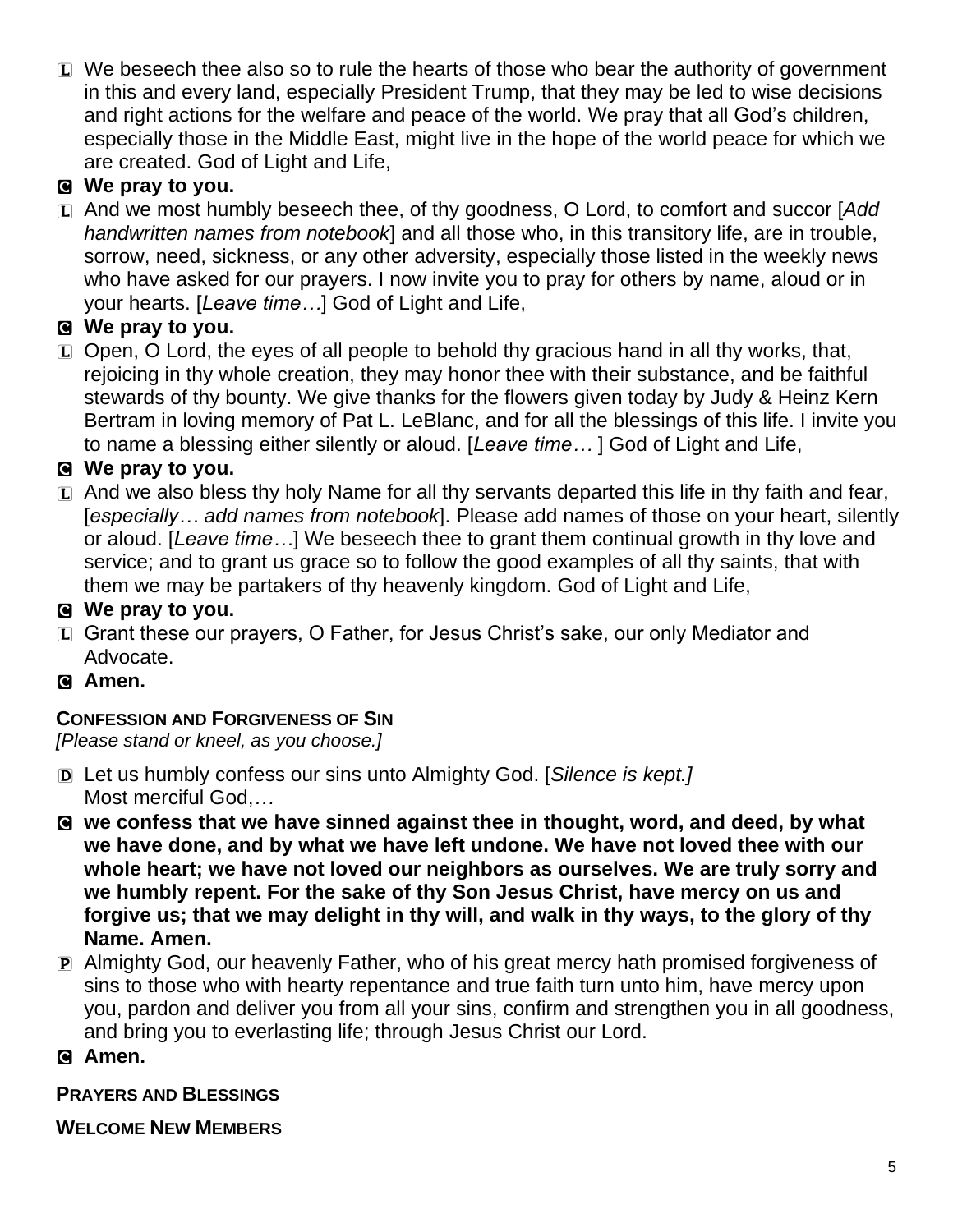## **THE PEACE**

*[Please stand.]*

- P The peace of the Lord be always with you.
- C **And with thy spirit.**

## **THE HOLY COMMUNION**

## **OFFERTORY SENTENCE**

D Thine, O Lord, is the greatness, and the power, and the glory, and the victory, and the majesty. For all that is in the heaven and in the earth is thine. Thine is the kingdom, O Lord, and thou art exalted as head above all. Let us with gladness present the offerings and oblations of our life and labor to the Lord.

*[Please be seated. If this is your first time worshiping with us, please let your offering be only the completed blue guest card, and let this service be our gift to you.]*

## **OFFERTORY**

#### **PRESENTATION OF THE OFFERINGS**

*[Please stand when the offerings of bread, wine, and money are presented by the Deacon.]*

D As we receive these gifts, we acknowledge

## C **All things come from thee, O Lord and of thine own have we given thee.**

**THE GREAT THANKSGIVING:** Eucharistic Prayer II

- $\overline{P}$  The Lord be with you.
- C **And with thy spirit.**
- P Lift up your hearts.
- C **We lift them up unto the Lord.**
- P Let us give thanks unto our Lord God.
- C **It is meet and right so to do.**
- P It is very meet, right, and our bounden duty, that we should at all times, and in all places, give thanks unto thee, O Lord, holy Father, almighty, everlasting God. Because in the mystery of the Word made flesh, thou hast caused a new light to shine in our hearts, to give the knowledge of thy glory in the face of thy Son Jesus Christ our Lord. Therefore, with Angels and Archangels, and with all the company of heaven, we laud and magnify thy glorious Name; evermore praising thee, and saying,
- C **Holy, holy, holy, Lord God of Hosts Heaven and earth are full of thy glory. Glory be to thee, O Lord Most High. Blessed is he that cometh in the name of the Lord. Hosanna in the highest.**

*[Please kneel or stand, as you choose.]*

P All glory be to thee, O Lord our God, for that thou didst create heaven and earth, and didst make us in thine own image; and, of thy tender mercy, didst give thine only Son Jesus Christ to take our nature upon him, and to suffer death upon the cross for our redemption. He made there a full and perfect sacrifice for the whole world; and did institute, and in his holy Gospel command us to continue, a perpetual memory of that his precious death and sacrifice, until his coming again.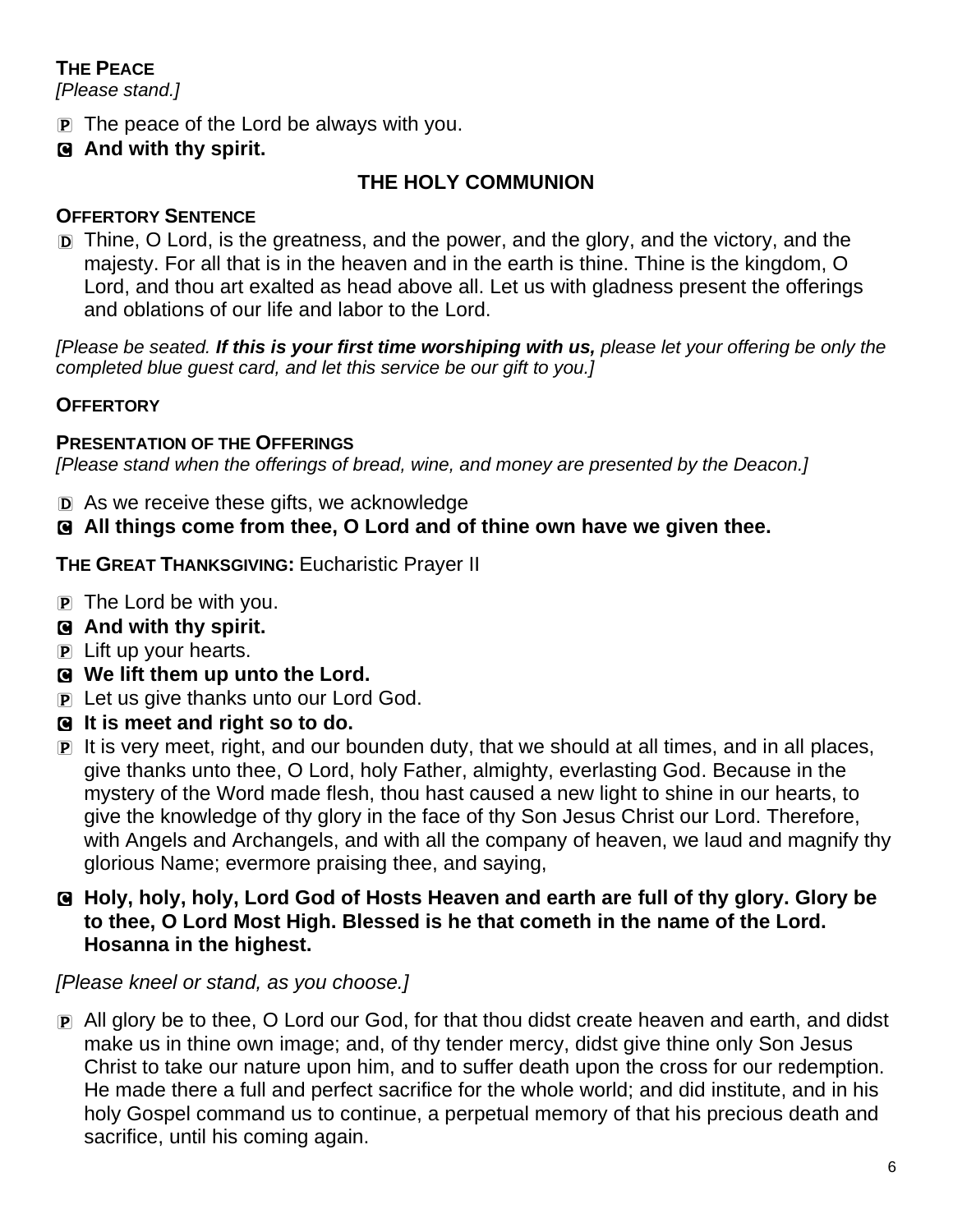- P For in the night in which he was betrayed, he took bread; and when he had given thanks to thee, he broke it, and gave it to his disciples, saying, "Take, eat, this is my Body, which is given for you. Do this in remembrance of me."
- P Likewise, after supper, he took the cup; and when he had given thanks, he gave it to them, saying, "Drink this, all of you; for this is my Blood of the New Covenant, which is shed for you, and for many, for the remission of sins. Do this, as oft as ye shall drink it, in remembrance of me."

Wherefore, O Lord and heavenly Father, we thy people do celebrate and make, with these thy holy gifts which we now offer unto thee, the memorial thy Son hath commanded us to make; having in remembrance his blessed passion and precious death, his mighty resurrection and glorious ascension; and looking for his coming again with power and great glory. And we most humbly beseech thee, O merciful Father, to hear us, and, with thy Word and Holy Spirit, to bless and sanctify these gifts of bread and wine, that they may be unto us the Body and Blood of thy dearly-beloved Son Jesus Christ.

- C **And we earnestly desire thy fatherly goodness to accept this our sacrifice of praise and thanksgiving, whereby we offer and present unto thee, O Lord, our selves, our souls and bodies. Grant, we beseech thee, that all who partake of this Holy Communion may worthily receive the most precious Body and Blood of thy Son Jesus Christ, and be filled with thy grace and heavenly benediction; and also that we and all thy whole Church may be made one body with him, that he may dwell in us, and we in him; through the same Jesus Christ our Lord;**
- P By whom, and with whom, and in whom, in the unity of the Holy Ghost all honor and glory be unto thee, O Father Almighty, world without end.
- C **AMEN.**

## **THE LORD'S PRAYER**

- P And now, as our Savior Christ hath taught us, we are bold to say,
- C **Our Father, who art in heaven, hallowed be thy Name, thy kingdom come, thy will be done, on earth as it is in heaven. Give us this day our daily bread. And forgive us our trespasses, as we forgive those who trespass against us. And lead us not into temptation, but deliver us from evil. For thine is the kingdom, and the power, and the glory, for ever and ever. Amen.**

#### **BREAKING OF THE BREAD**

- P This is the true bread which comes down from heaven and gives life to the world.
- C **Whoever eats this bread has Eternal Life.**
- P The Gifts of God for the People of God. Take them in remembrance that Christ died for you, and feed on him in your hearts by faith, with thanksgiving.

*[You may be seated. All are welcome at the Lord's Table. Please follow the directions of the usher, who will let you know when it's your turn to go to the altar rail. You may stand or kneel. To receive, hold your hands in front of you, one palm over the other. The priest will place a wafer there. You may either consume it immediately, and then sip from the cup of wine when it comes to you, or, you may wait and dip the wafer into the wine. When you are finished, please return to your seat by the side aisle.]*